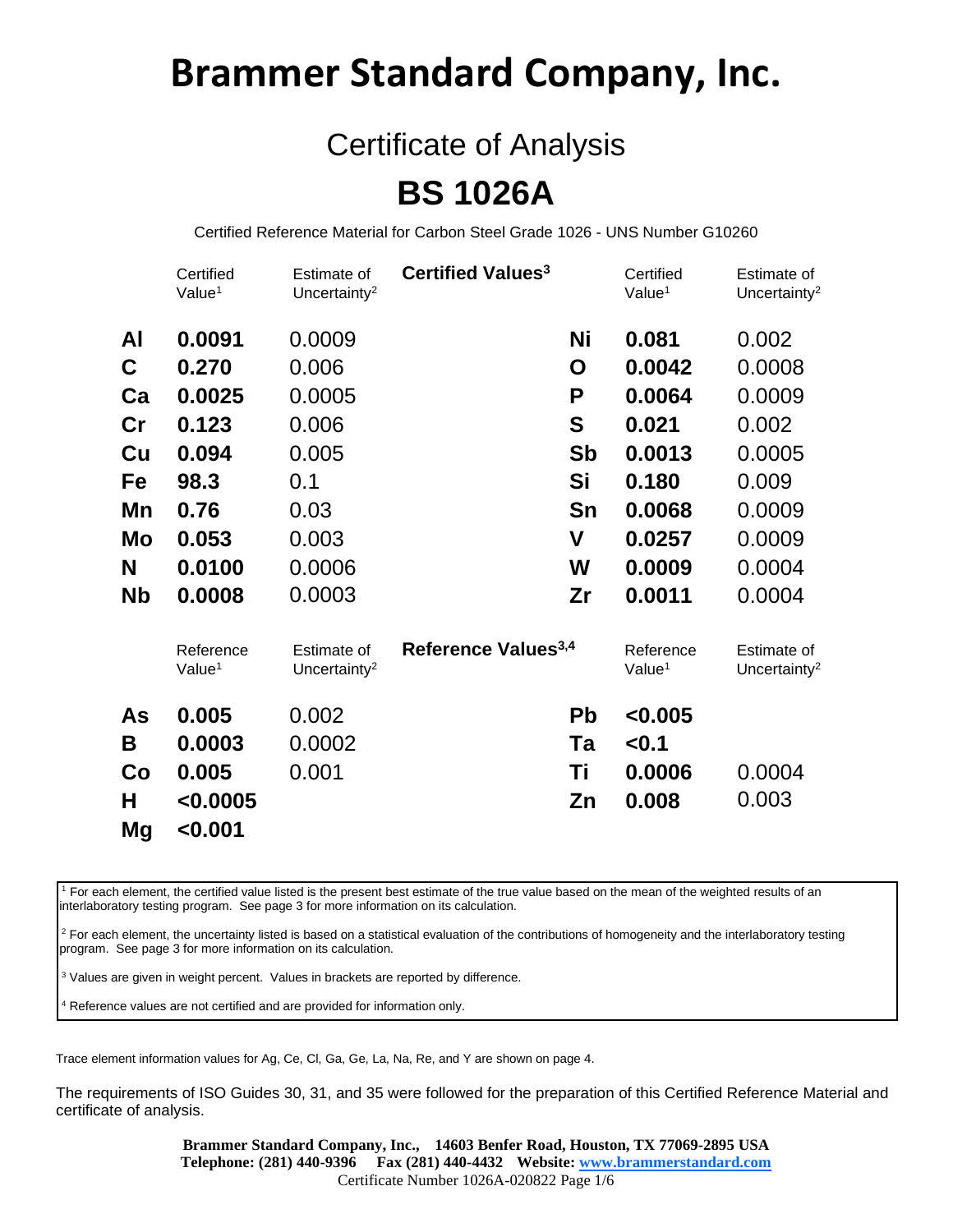**BS 1026A** \* Code for method Certified values listed as weight percent

| <b>Analysis</b>                        |    | Al               | *                       | с                | ×               | Ca               | *                    | Сr                   | *  | Cu               | *  | Fe             | *  | Мn               | *  | Мо               | $\star$         | N                | ×  | Nb               |
|----------------------------------------|----|------------------|-------------------------|------------------|-----------------|------------------|----------------------|----------------------|----|------------------|----|----------------|----|------------------|----|------------------|-----------------|------------------|----|------------------|
| 1                                      | 12 | 0.0058           | 1                       | 0.2623333        | 12 <sup>1</sup> | 0.001733         | 3                    | 0.115                | 4  | 0.083            | 16 | [98.25]        | 4  | 0.72325          | 4  | 0.046867         | 2               | 0.009333         | 12 | 0.000056         |
| $\overline{2}$                         | 4  | 0.007867         | 1                       | 0.264            | 3               | 0.002            | 10                   | 0.117                | 10 | 0.086            | 14 | 98.3           | 4  | 0.745333         | 4  | 0.049267         | 2               | 0.009487         | 5  | 0.0000867        |
|                                        |    |                  |                         |                  |                 |                  |                      |                      |    |                  |    |                |    |                  |    |                  |                 |                  |    |                  |
| 3                                      | 3  | 0.008            | 3                       | 0.266            | 14              | 0.0021           | 3                    | 0.117                | 3  | 0.089033         | 4  | 98.3070333     | 4  | 0.749            | 4  | 0.049633         | 2               | 0.009667         | 5  | 0.00021333       |
| 4                                      | 11 | 0.0084           | 1                       | 0.267            | 4               | 0.0023           |                      | 4 0.11866667         | 4  | 0.0905           | 16 | [98.30967]     | 4  | 0.753667         | 3  | 0.051            | 2               | 0.009667         | 4  | 0.0008           |
| 5                                      | з  | 0.008533         | 1                       | 0.2679           | 3               | 0.0024           |                      | 4 0.11943333         | 4  | 0.091            | 16 | [98.319867]    | 3  | 0.753667         | 3  | 0.051467         | 2               | 0.009825         | 11 | 0.0008           |
|                                        |    |                  |                         |                  |                 |                  |                      |                      |    |                  |    |                |    |                  |    |                  |                 |                  |    |                  |
| 6                                      | 4  | 0.0088           | 1                       | 0.2687333        | 11              | 0.0025           |                      | 4 0.12023333         | 4  | 0.0911           | 3  | 98.3233333     |    | 3 0.757667       | 4  | 0.051633         | 2               | 0.009867         | 4  | 0.00096667       |
| 7                                      | 5  | 0.008887         | 3                       | 0.269            | 4               | 0.0026           |                      | 4 0.12063333         | 4  | 0.091367         | 4  | 98.3233333     | 4  | 0.7591           | 14 | 0.0518           | 2               | 0.0099           | 3  | 0.001            |
|                                        |    |                  |                         |                  |                 |                  |                      |                      |    |                  |    |                |    |                  |    |                  |                 |                  |    |                  |
| 8                                      | 5  | 0.0089           | 3                       | 0.27             | 4               | 0.002667         | 8                    | 0.121                | 3  | 0.092            | 16 | [98.33267]     | 8  | 0.76             | 3  | 0.0519           | 2               | 0.0099           | 10 | 0.001            |
| 9                                      | 4  | 0.0089           | 1                       | 0.27             | 4               | 0.002753         | 4                    | 0.121                | 3  | 0.0925           | 13 | 98.339         | 4  | 0.760633         | 3  | 0.053            | 2               | 0.009967         | 3  | 0.001            |
| 10                                     | 4  | 0.009167         | 1                       | 0.2706667        | 4               | 0.0037           | 3                    | 0.121                | 10 | 0.093            | 16 | [98.34]        | 7  | 0.761            | 3  | 0.053            | 2               | 0.00999          | 4  | 0.00113333       |
|                                        |    |                  |                         |                  |                 |                  |                      |                      |    |                  |    |                |    |                  |    |                  |                 |                  |    |                  |
| 11                                     | 4  | 0.009233         | 1                       | 0.2707667        | 5               | 0.003833         | 3                    | 0.12133333           | 11 | 0.0931           | 16 | [98.35]        | 10 | 0.762667         | 3  | 0.053            | 2               | 0.010            | 3  | 0.00126667       |
| 12                                     | 14 | 0.009233         | 1                       | 0.272            |                 |                  | 10                   | 0.12233333           | 8  | 0.093333         | 16 | [98.3567]      | 14 | 0.762667         | 4  | 0.053667         | 2               | 0.010            | 4  | 0.00153333       |
| 13                                     | 3  | 0.0093           |                         | 1 0.2726667      |                 |                  |                      | 4 0.12296667         | 10 | 0.093633         |    | 10 98.3633333  | 4  | 0.763833         | 4  | 0.054            | 2               | 0.010167         |    |                  |
|                                        |    |                  |                         |                  |                 |                  |                      |                      |    |                  |    |                |    |                  |    |                  |                 |                  |    |                  |
| 14                                     | 3  | 0.0093           | 1                       | 0.273            |                 |                  | 11                   | 0.123                | 4  | 0.0938           |    |                | 3  | 0.766            | 4  | 0.054267         | 2               | 0.010367         |    |                  |
| 15                                     | 3  | 0.0094           | 1                       | 0.2736667        |                 |                  | 4                    | 0.12333333           | 8  | 0.095            |    |                | 4  | 0.767333         | 4  | 0.055            | $\overline{2}$  | 0.0106           |    |                  |
| 16                                     | 4  | 0.009633         | 1                       | 0.274            |                 |                  | 3                    | 0.124                | 5  | 0.0950           |    |                | 11 | 0.768            | 11 | 0.0552           |                 |                  |    |                  |
|                                        |    |                  |                         |                  |                 |                  |                      |                      |    |                  |    |                |    |                  |    |                  |                 |                  |    |                  |
| 17                                     | 3  | 0.010            | 11                      | 0.274            |                 |                  | 10                   | 0.125                | 3  | 0.095            |    |                | 3  | 0.768            | 10 | 0.057            |                 |                  |    |                  |
| 18                                     | 4  | 0.010            | 1                       | 0.275            |                 |                  | 14                   | 0.125                | 3  | 0.097            |    |                | 4  | 0.768333         | 4  | 0.057467         |                 |                  |    |                  |
| 19                                     | 4  | 0.010633         |                         |                  |                 |                  | 5                    | 0.125                | 4  | 0.097333         |    |                | 10 | 0.769            | 10 | 0.058            |                 |                  |    |                  |
|                                        |    |                  |                         |                  |                 |                  |                      |                      |    |                  |    |                |    |                  |    |                  |                 |                  |    |                  |
| 20                                     | 4  | 0.012            |                         |                  |                 |                  | 4                    | 12533333<br>$\bf{0}$ | 4  | 0.098967         |    |                | 3  | 0.769            |    | 4 0.058633       |                 |                  |    |                  |
| 21                                     |    |                  |                         |                  |                 |                  | 3                    | 0.13                 | 3  | 0.099            |    |                | 4  | 0.770533         |    |                  |                 |                  |    |                  |
| 22                                     |    |                  |                         |                  |                 |                  | 4                    | 0.13                 | 4  | 0.099433         |    |                | 10 | 0.775            |    |                  |                 |                  |    |                  |
|                                        |    |                  |                         |                  |                 |                  |                      |                      |    |                  |    |                |    |                  |    |                  |                 |                  |    |                  |
| 23                                     |    |                  |                         |                  |                 |                  | 4                    | 0.13667              | 14 | 0.102333         |    |                | 3  | 0.78             |    |                  |                 |                  |    |                  |
| 24                                     |    |                  |                         |                  |                 |                  |                      |                      |    | 4 0.105333       |    |                | 4  | 0.82             |    |                  |                 |                  |    |                  |
|                                        |    |                  |                         |                  |                 |                  |                      |                      |    |                  |    |                |    |                  |    |                  |                 |                  |    |                  |
|                                        |    |                  |                         |                  |                 |                  |                      |                      |    |                  |    |                |    |                  |    |                  |                 |                  |    |                  |
| Average                                |    | 0.009099         |                         | 0.2703           |                 | 0.002480         |                      | 0.1232               |    | 0.094074         |    | 98.3110        |    | 0.763903         |    | 0.0530           |                 | 0.00996          |    | 0.000821         |
| <b>Std Dev</b>                         |    | 0.000071         |                         | 0.0032           |                 | 0.000087         |                      | 0.0021               |    | 0.000065         |    | 0.0083         |    | 0.000065         |    | 0.0013           |                 | 0.00032          |    | 0.000091         |
| н                                      |    | 0.0010           |                         | 0.0053           |                 | 0.00060          |                      | 0.0035               |    | 0.0031           |    | 0.19           |    | 0.0093           |    | 0.0023           |                 | 0.0011           |    | 0.00040          |
|                                        |    |                  |                         |                  |                 |                  |                      |                      |    |                  |    |                |    |                  |    |                  |                 |                  |    |                  |
| U <sub>1</sub>                         |    | 0.0010           |                         | 0.0062           |                 | 0.00061          |                      | 0.0041               |    | 0.0031           |    | 0.19           |    | 0.0093           |    | 0.0026           |                 | 0.0011           |    | 0.00041          |
| t-statistic                            |    | 2.09             |                         | 2.11             |                 | 2.23             |                      | 2.07                 |    | 2.07             |    | 2.18           |    | 2.07             |    | 2.09             |                 | 2.14             |    | 2.20             |
|                                        |    |                  |                         |                  |                 |                  |                      |                      |    |                  |    |                |    |                  |    |                  |                 |                  |    |                  |
| U <sub>2</sub>                         |    | 0.0022           |                         | 0.013            |                 | 0.0014           |                      | 0.0086               |    | 0.0064           |    | 0.42           |    | 0.019            |    | 0.0055           |                 | 0.0024           |    | 0.00089          |
| $U_3$                                  |    | 0.00049          |                         | 0.0031           |                 | 0.00041          |                      | 0.0018               |    | 0.0013           |    | 0.12           |    | 0.0039           |    | 0.0012           |                 | 0.00062          |    | 0.00026          |
| <b>Certified</b>                       |    | 0.0091           |                         | 0.270            |                 | 0.0025           |                      | 0.123                |    | 0.094            |    | 98.3           |    | 0.76             |    | 0.053            |                 | 0.0100           |    | 0.0008           |
|                                        |    |                  |                         |                  |                 |                  |                      |                      |    |                  |    |                |    | 0.03             |    |                  |                 |                  |    |                  |
| Uncertainty<br><b>Tolerance</b>        |    | 0.0009<br>0.0027 |                         | 0.006<br>0.018   |                 | 0.0005<br>0.0015 |                      | 0.006<br>0.018       |    | 0.005<br>0.015   |    | 0.1<br>0.4     |    | 0.09             |    | 0.003<br>0.009   |                 | 0.0006<br>0.0024 |    | 0.0003<br>0.0007 |
| <b>Analysis</b>                        | ×  | Ni               | *                       | ۰                | *               | Р                | *                    | s                    | *  | Sb               | *  | Si             | *  | Sn               | *  | v                | *               | W                | *  | Zr               |
| 1                                      |    | 10 0.079533      | 2                       | 0.003425         | 12              | 0.0045           |                      | 12 0.01733333        | 3  | 0.0007           | 4  | 0.17           |    | 12 0.004267      | 3  | 0.024333         | 5               | 0.000387         | 4  | 0.0008           |
|                                        |    |                  |                         |                  |                 |                  |                      |                      |    |                  |    |                |    |                  |    |                  |                 |                  |    |                  |
| 2                                      | 10 | 0.080            | 2                       |                  |                 |                  |                      | 1 0.01866667         |    |                  |    | 0.173          | 5  | 0.004833         | 10 |                  | 12 <sub>2</sub> | 0.000403         | 10 |                  |
| 3                                      | 4  | 0.0804           | 2                       | 0.0037           | 5               | 0.005167         |                      |                      |    | 12 0.000777      | 4  |                |    |                  |    | 0.025            |                 |                  |    | 0.001            |
| 4                                      | 4  | 0.080467         |                         | 0.0037333        | 10              | 0.0052           | 3                    | 0.019                | 5  | 0.0008           | 3  | 0.174          | 5  | 0.0055           | 4  | 0.025333         | 3               | 0.0007           | 3  | 0.001            |
|                                        |    |                  |                         |                  |                 |                  |                      |                      |    |                  |    |                |    |                  |    |                  |                 |                  |    |                  |
| 5                                      |    |                  | 2                       | 0.0037667        | 4               | 0.00547          | 1                    | 0.01933333           | 5  | 0.000943         | 3  | 0.176          | 3  | 0.006            | 4  | 0.0255           | 5               | 0.0007           | 4  | 0.00106667       |
| 6                                      | 4  | 0.080633         | $\overline{\mathbf{2}}$ | 0.0039           | 7               | 0.005653         |                      | 1 0.01936667         | 10 | 0.001            | 4  | 0.17733333     | 4  | 0.006267         | 4  | 0.025567         | 5               | 0.000823         | 11 | 0.0011           |
|                                        | 3  | 0.080667         | 2                       | 0.0039667        | 10              | 0.006            |                      | 1 0.02006667         | 5  | 0.001033         | 3  | 0.178          | 5  | 0.006683         | 3  | 0.0256           | 4               | 0.000967         | 4  | 0.00126667       |
|                                        |    |                  |                         |                  |                 |                  |                      |                      |    |                  |    |                |    |                  |    |                  |                 |                  |    |                  |
| 7                                      | 4  | 0.081            | 2                       | 0.0039767        | 4               | 0.006            |                      | 1 0.02023333         | 5  | 0.001077         | 4  | 0.1791         | 10 | 0.007            | 11 | 0.0257           | 4               | 0.001033         |    |                  |
| 8                                      | 11 | 0.081            | $\overline{2}$          | 0.004            | 3               | 0.006            | 1                    | 0.0202375            | 9  | 0.0014           |    | 14 0.17966667  | 4  | 0.007            | 14 | 0.0258           | 4               | 0.0011           |    |                  |
| 9                                      | 8  | 0.081            | 2                       | 0.0040767        | 4               | 0.0061           | 1                    | 0.02043333           | 4  | 0.001833         | 3  | 0.18           | 3  | 0.007            | 3  | 0.0259           | 4               | 0.0012           |    |                  |
|                                        | 5  |                  |                         |                  |                 |                  |                      |                      |    |                  |    |                | 3  |                  |    |                  |                 |                  |    |                  |
| 10                                     |    | 0.081033         |                         | 2 0.0041333      | 3               | 0.0061           |                      | 3 0.02066667         | 4  | 0.002067         | 13 | 0.18           |    | 0.007            | 4  | 0.025933         | 3               | 0.001333         |    |                  |
| 11                                     | 4  | 0.0811           | 2                       | 0.005            | 3               | 0.006367         |                      | 1 0.02076667         | 11 | 0.0025           |    | 4 0.18033333   | 10 | 0.007            | 4  | 0.025933         | 11              | 0.0014           |    |                  |
| 12                                     |    | 4 0.081333       |                         | 2 0.0053433      |                 | 10 0.006467      | 1                    | 0.0208               |    |                  | 4  | 0.1805         |    | 5 0.007067       | 3  | 0.026            |                 |                  |    |                  |
| 13                                     |    | 14 0.081667      |                         | 2 0.0055978      | 4               | 0.006467         | $\blacktriangleleft$ | 0.021                |    |                  | 4  | 0.18066667     | 3  | 0.0071           | 4  | 0.026            |                 |                  |    |                  |
|                                        |    |                  |                         |                  |                 |                  |                      |                      |    |                  |    |                |    |                  |    |                  |                 |                  |    |                  |
| 14                                     | 4  | 0.081767         |                         |                  | 7               | 0.006733         | $\blacktriangleleft$ | 0.0210               |    |                  | 6  | 0.1808         | 4  | 0.00714          | 4  | 0.026            |                 |                  |    |                  |
| 15                                     | 3  | 0.082            |                         |                  | 3               | 0.0068           |                      | 1 0.02106333         |    |                  | 10 | 0.181          | 4  | 0.0076           | 5  | 0.026033         |                 |                  |    |                  |
| 16                                     | 3  | 0.082            |                         |                  | 4               | 0.006833         | -3                   | 0.0212               |    |                  | 4  | 0.18356667     | 3  | 0.007667         | 4  | 0.026233         |                 |                  |    |                  |
|                                        |    |                  |                         |                  |                 |                  |                      |                      |    |                  |    |                |    |                  |    |                  |                 |                  |    |                  |
| 17                                     | 3  | 0.082            |                         |                  | 4               | 0.006933         | 11                   | 0.022                |    |                  | 3  | 0.185          | 4  | 0.0077           | 4  | 0.026267         |                 |                  |    |                  |
| 18                                     | 3  | 0.0826           |                         |                  | 4               | 0.006967         | $\blacktriangleleft$ | 0.0224               |    |                  |    | 3 0.18566667   | 4  | 0.0077           | 3  | 0.027            |                 |                  |    |                  |
| 19                                     | 4  | 0.083            |                         |                  | 3               | 0.007            |                      | 1 0.02283333         |    |                  | 4  | 0.18566667     | 11 | 0.008            | 10 | 0.027            |                 |                  |    |                  |
|                                        |    |                  |                         |                  |                 |                  |                      |                      |    |                  |    |                |    |                  |    |                  |                 |                  |    |                  |
| 20                                     | 4  | 0.083            |                         |                  | 3               | 0.007            | $\mathbf{1}$         | 0.023                |    |                  | 10 | 0.187          | 4  | 0.008            |    |                  |                 |                  |    |                  |
| 21                                     |    |                  |                         |                  | 4               | 0.007            | 10                   | 0.023                |    |                  | 11 | 0.189          |    |                  |    |                  |                 |                  |    |                  |
| 22                                     |    |                  |                         |                  | 11              | 0.0074           | 3                    | 0.025                |    |                  |    |                |    |                  |    |                  |                 |                  |    |                  |
| 23                                     |    |                  |                         |                  | 4               |                  |                      |                      |    |                  |    |                |    |                  |    |                  |                 |                  |    |                  |
|                                        |    |                  |                         |                  |                 | 0.008267         |                      |                      |    |                  |    |                |    |                  |    |                  |                 |                  |    |                  |
|                                        |    |                  |                         |                  |                 |                  |                      |                      |    |                  |    |                |    |                  |    |                  |                 |                  |    |                  |
| Average                                |    | 0.0815           |                         | 0.004201         |                 | 0.00640          |                      | 0.020882             |    | 0.001285         |    | 0.180300       |    | 0.006826         |    | 0.02569          |                 | 0.000949         |    | 0.001123         |
|                                        |    |                  |                         |                  |                 |                  |                      |                      |    |                  |    |                |    |                  |    |                  |                 |                  |    |                  |
| <b>Std Dev</b>                         |    | 0.0017           |                         | 0.000088         |                 | 0.00024          |                      | 0.000067             |    | 0.000095         |    | 0.000069       |    | 0.000071         |    | 0.00075          |                 | 0.000069         |    | 0.000050         |
| н                                      |    | 0.0029           |                         | 0.00075          |                 | 0.00089          |                      | 0.0015               |    | 0.00047          |    | 0.0043         |    | 0.00092          |    | 0.0017           |                 | 0.00042          |    | 0.00042          |
| U <sub>1</sub>                         |    | 0.0033           |                         | 0.00075          |                 | 0.00092          |                      | 0.0015               |    | 0.00048          |    | 0.0043         |    | 0.00092          |    | 0.0018           |                 | 0.00042          |    | 0.00042          |
|                                        |    |                  |                         |                  |                 |                  |                      |                      |    |                  |    |                |    |                  |    |                  |                 |                  |    |                  |
| t-statistic                            |    | 2.09             |                         | 2.18             |                 | 2.07             |                      | 2.08                 |    | 2.23             |    | 2.09           |    | 2.09             |    | 2.10             |                 | 2.23             |    | 2.57             |
| U <sub>2</sub>                         |    | 0.0070           |                         | 0.0016           |                 | 0.0019           |                      | 0.0031               |    | 0.0011           |    | 0.0089         |    | 0.0019           |    | 0.0038           |                 | 0.00094          |    | 0.0011           |
| $U_3$                                  |    | 0.0016           |                         | 0.00046          |                 | 0.00040          |                      | 0.00067              |    | 0.00032          |    | 0.0020         |    | 0.00043          |    | 0.00087          |                 | 0.00028          |    | 0.00044          |
|                                        |    |                  |                         |                  |                 |                  |                      |                      |    |                  |    |                |    |                  |    |                  |                 |                  |    |                  |
| <b>Certified</b>                       |    | 0.081            |                         | 0.0042           |                 | 0.0064           |                      | 0.021                |    | 0.0013           |    | 0.180          |    | 0.0068           |    | 0.0257           |                 | 0.0009           |    | 0.0011           |
| <b>Uncertainty</b><br><b>Tolerance</b> |    | 0.002<br>0.007   |                         | 0.0008<br>0.0024 |                 | 0.0009<br>0.0027 |                      | 0.002<br>0.006       |    | 0.0005<br>0.0012 |    | 0.009<br>0.027 |    | 0.0009<br>0.0027 |    | 0.0009<br>0.0038 |                 | 0.0004<br>0.0008 |    | 0.0004<br>0.0010 |

**Brammer Standard Company, Inc., 14603 Benfer Road, Houston, TX 77069-2895 USA Telephone: (281) 440-9396 Fax (281) 440-4432 Website: www.brammerstandard.com** Certificate Number 1026A-020822 Page 2/6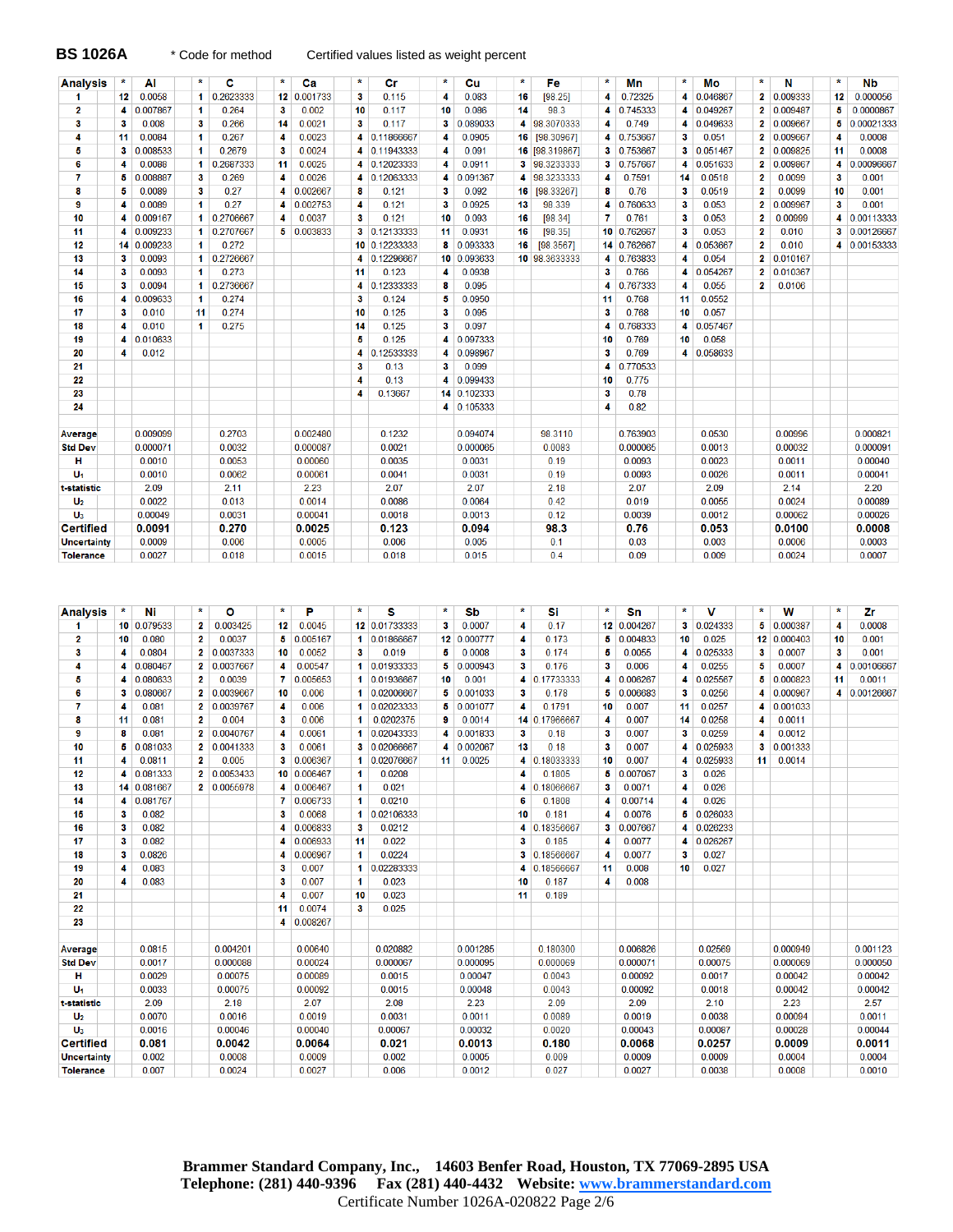|  |  | <b>BS 1026/</b> |  |
|--|--|-----------------|--|
|--|--|-----------------|--|

| <b>Analysis</b>    | *  | As          | $\star$ | в           | *  | Co          | $\star$        | н            | $\star$ | Mq          | $\star$ | Pb       | *  | Ta          | $\star$ | Tì          | 大 | Zn          |  |
|--------------------|----|-------------|---------|-------------|----|-------------|----------------|--------------|---------|-------------|---------|----------|----|-------------|---------|-------------|---|-------------|--|
|                    | 10 | 0.0029      |         | 5 0.0001333 | 11 | 0.0039      | 2              | 0.00005      |         | 12 0.000064 | 12      | 0.000063 | 3  | 0.0024      |         | 12 0.000101 | 4 | 0.0057      |  |
| $\overline{2}$     |    | 12 0 002933 |         | 12 0.000210 |    | 12 0.003967 | $\overline{2}$ | 0.0000737    | 4       | 0.0002      | 5       | 0.000067 |    | 14 0.007933 |         | 5 0.000187  | 3 | 0.0057      |  |
| 3                  | 3  | 0.0034      |         | 4 0.0002333 | 5  | 0.004       | 2              | 0.0000973    | 3       | 0.0002      | 5       | 0.00009  |    | 4 0.009167  |         | 5 0.000227  | 4 | 0.006       |  |
|                    |    | 0.0034      | 3       | 0.0003      | 10 | 0.0040      | 2              | 0.00013      | 11      | 0.0002      | 5       | 0.0001   | 4  | 0.0248      |         | 5 0.000367  | 4 | 0.006667    |  |
| 5                  | 5  | 0.003433    |         | 7 0.0003033 | 3  | 0.0047      | $\mathbf{2}$   | 0.00016      | 4       | 0.000267    | 3       | 0.0005   | 11 | 0.0482      | 3       | 0.0006      |   | 14 0.006933 |  |
| 6                  | 3  | 0.0037      |         | 3 0.0003767 | 4  | 0.004767    |                | 2 0.00019667 | 5       | 0.0006      | 3       | 0.0006   |    |             |         | 0.0006      | 3 | 0.008       |  |
| 7                  | 5  | 0.004133    | 3       | 0.00041     | 4  | 0.004867    | 2              | 0.000212     |         |             | 14      | 0.0006   |    |             | 3       | 0.000733    | 4 | 0.008       |  |
| 8                  | 5  | 0.00421     | 11      | 0.0005      | 4  | 0.004967    |                |              |         |             | 11      | 0.0009   |    |             | 3       | 0.0008      |   | 12 0.009167 |  |
| 9                  | 9  | 0.0045      |         |             | 3  | 0.005       |                |              |         |             | 10      | 0.001    |    |             |         | 0.000833    |   | 5 0.009267  |  |
| 10                 | 5  | 0.009867    |         |             | 4  | 0.0051      |                |              |         |             |         |          |    |             | 11      | 0.0011      |   | 4 0.010167  |  |
| 11                 |    | 4 0.011867  |         |             | 5  | 0.005233    |                |              |         |             |         |          |    |             |         |             | 5 | 0.0103      |  |
| 12                 | 4  | 0.012233    |         |             | 3  | 0.0053      |                |              |         |             |         |          |    |             |         |             |   | 5 0.011533  |  |
| 13                 |    |             |         |             | 14 | 0.005367    |                |              |         |             |         |          |    |             |         |             |   |             |  |
| 14                 |    |             |         |             | 3  | 0.005433    |                |              |         |             |         |          |    |             |         |             |   |             |  |
| 15                 |    |             |         |             | 4  | 0.005467    |                |              |         |             |         |          |    |             |         |             |   |             |  |
| 16                 |    |             |         |             | 10 | 0.006       |                |              |         |             |         |          |    |             |         |             |   |             |  |
| 17                 |    |             |         |             | 4  | 0.006243    |                |              |         |             |         |          |    |             |         |             |   |             |  |
| 18                 |    |             |         |             | 3  | 0.0063      |                |              |         |             |         |          |    |             |         |             |   |             |  |
| 19                 |    |             |         |             | 4  | 0.007       |                |              |         |             |         |          |    |             |         |             |   |             |  |
| 20                 |    |             |         |             |    |             |                |              |         |             |         |          |    |             |         |             |   |             |  |
|                    |    |             |         |             |    |             |                |              |         |             |         |          |    |             |         |             |   |             |  |
| Average            |    | 0.005548    |         | 0.0002976   |    | 0.005137    |                | 0.000102     |         | 0.000272    |         | 0.00044  |    | 0.01850     |         | 0.00055     |   | 0.008119    |  |
| <b>Std Dev</b>     |    | 0.000091    |         | 0.0000035   |    | 0.000073    |                | 0.000011     |         | 0.000050    |         | 0.00011  |    | 0.00014     |         | 0.00010     |   | 0.000091    |  |
| н                  |    | 0.00084     |         | 0.00028     |    | 0.00081     |                | 0.00020      |         | 0.00027     |         | 0.00032  |    | 0.0014      |         | 0.00034     |   | 0.00042     |  |
| U <sub>1</sub>     |    | 0.00085     |         | 0.00028     |    | 0.00082     |                | 0.00020      |         | 0.00027     |         | 0.00033  |    | 0.0014      |         | 0.00036     |   | 0.00043     |  |
| t-statistic        |    | 2.20        |         | 2.36        |    | 2.10        |                | 2.45         |         | 2.57        |         | 2.31     |    | 2.78        |         | 2.26        |   | 2.200985    |  |
| U <sub>2</sub>     |    | 0.0019      |         | 0.00065     |    | 0.0017      |                | 0.00048      |         | 0.00070     |         | 0.00077  |    | 0.0040      |         | 0.00081     |   | 0.00094     |  |
| $U_3$              |    | 0.00054     |         | 0.00023     |    | 0.00039     |                | 0.00018      |         | 0.00029     |         | 0.00026  |    | 0.0018      |         | 0.00026     |   | 0.00027     |  |
| Reference          |    | 0.005       |         | 0.0003      |    | 0.005       |                | <0.0005      |         | < 0.001     |         | < 0.005  |    | < 0.1       |         | 0.0006      |   | 0.008       |  |
| <b>Uncertainty</b> |    | 0.002       |         | 0.0002      |    | 0.001       |                |              |         |             |         |          |    |             |         | 0.0004      |   | 0.003       |  |
| <b>Tolerance</b>   |    | 0.004       |         | 0.0002      |    | 0.003       |                |              |         |             |         |          |    |             |         | 0.0005      |   | 0.007       |  |

*For each element, in accordance with the requirements of ISO 17034 and Guide 35, an effort must be made to account*  for the effects on the certified value of the uncertainty estimate from homogeneity testing (H) and the uncertainties of the contributing laboratories. The average (A) is calculated using a weighted mean where the reciprocal of the square of each laboratory's combined uncertainty  $(C_L)$ , calculated from its standard deviation  $(S_L)$  and its uncertainty estimate  $(U_L)$ , *is used as the weight (W<sub>L</sub>) for its mean (M<sub>L</sub>). The standard deviation (S) is calculated as the square root of the reciprocal of the sum of the weights.*  $U_1$  *is the combined uncertainty from homogeneity and labs.*  $U_2$  *is*  $U_1$  *multiplied by the coverage factor (95 % t-statistic). U3 is U2 divided by the square root of the number of determinations (n). Thus:*

$$
C_L = \sqrt{S_L^2 + U_L^2} \qquad W_L = \frac{1}{C_L^2} \qquad A = \frac{\sum_{i=1}^n W_L M_L}{\sum_{i=1}^n W_L} \qquad S = \frac{1}{\sqrt{\sum_{i=1}^n W_L}} \quad U_1 = \sqrt{H^2 + S^2} \qquad U_2 = t \times U_1 \qquad U_3 = \frac{U_2}{\sqrt{n}}
$$

*All but the final reported values are taken to two significant figures as determined by each quantity's uncertainty estimate. The final reported Uncertainty is U3 rounded to one significant figure and represents the half width of the 95 % confidence interval for the Certified value. The final reported Certified value is A rounded to the same decimal place as the Uncertainty. The Uncertainty is a measure of the quality of the Certified value.* 

*The Tolerance is a measure of the expected performance of an analysis. This involves further expanding the sample uncertainty to include instrument and operator uncertainty, for those without access to such calculations.*

*For further information regarding the confidence interval for the certified value see ISO Guide 35:2006 section 6.*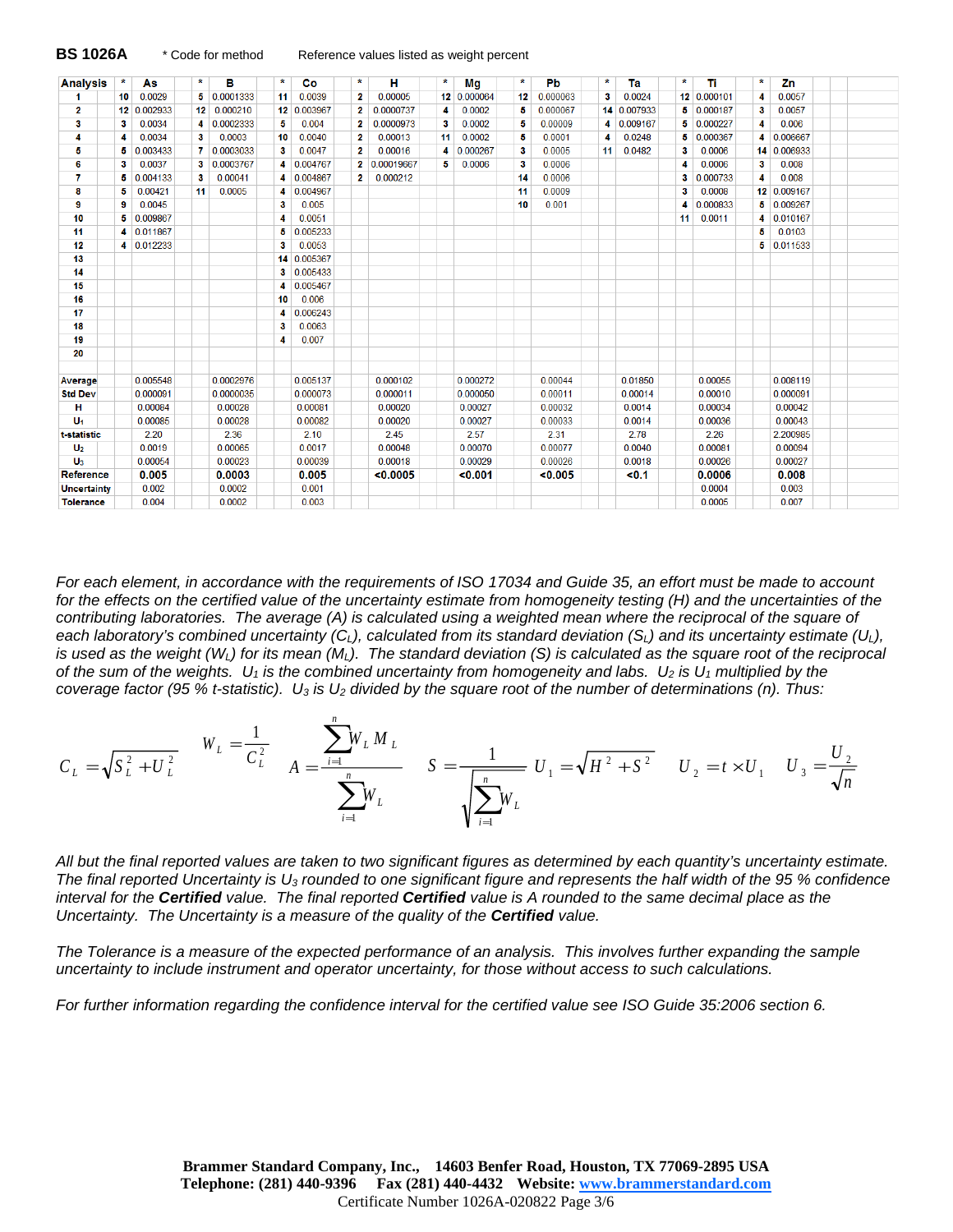**BS 1026A** \* Code for analytical method Trace analysis listed as mg/kg (ppm)

| <b>Analysis</b> |                  | Aq |                 | Сe   |    | ີ    |    | Ga         |                  | Ge   |    | . .   |                  | Na   |                 | Re   |                 |       |  |
|-----------------|------------------|----|-----------------|------|----|------|----|------------|------------------|------|----|-------|------------------|------|-----------------|------|-----------------|-------|--|
|                 | 12               |    | 12              | 0.01 | 12 | 0.01 | 12 | E E.<br>ww | 12 <sup>12</sup> | 13.0 | 12 | 0.006 | 12               | 0.01 | 12 <sub>1</sub> | 0.02 | 12 <sup>°</sup> | 0.006 |  |
|                 | 12 <sup>12</sup> |    | 12 <sub>1</sub> | 0.01 | 12 | 0.01 | 12 | $-7$       | 12 <sub>1</sub>  | 14.0 | 12 | 0.007 | 12 <sup>12</sup> | 0.02 | 12 <sub>1</sub> | 0.03 |                 |       |  |
|                 | 12               |    | 12              | 0.01 |    |      | 12 | 6.0        | 12 <sub>1</sub>  | 15.0 |    |       |                  |      | 12 <sup>1</sup> | 0.03 |                 |       |  |

## **Analytical Method Codes:**

- 1 Combustion (ASTM E1019) <br>
2 Fusion (ASTM E1019) <br>
2 Fusion (ASTM E1019) <br>
2 Fusion Computer Atomic Absorption 14 DCP Atomic Emission
- 
- 
- 
- 
- 
- 
- 2 Fusion (ASTM E1019) 8 Flame Atomic Absorption
- 3 Spark Atomic Emission 9 GF Atomic Absorption 15 HG Atomic Fluorescence<br>19 HCP Atomic Emission 10 X-Rav Fluorescence 16 Difference
	- 10 X-Ray Fluorescence 10 A-Ray Fluorescence
- 5 ICP Mass Spectrometry 11 GD Atomic Emission
- 6 Gravimetric 12 GD Mass Spectrometry
- 
- 
- 
- 
- $ICP = Inductively Coupled Plasma$  GF = Graphite Furnace GD = Glow Discharge DCP = Direct Current Plasma HG = Hydride Generation

| <b>Lab Name</b>                             | <b>Location</b>      | Registrar                            | <b>Accreditation</b> |
|---------------------------------------------|----------------------|--------------------------------------|----------------------|
| Brammer Standard Company, Inc.              | Houston, TX          | A2LA                                 | 17025, 17034         |
| <b>LECO Corporation</b>                     | St. Joseph, MI       | A <sub>2</sub> LA                    | 17025                |
| <b>Vitkovice Testing Center</b>             | Hulvaky, Ostrava     | <b>Czech Accreditation Institute</b> | 17025                |
| <b>NSL Analytical</b>                       | Cleveland, OH        | ANAB                                 | 17025                |
| Eurofins EAG Materials Science, LLC         | Liverpool, NY        | A <sub>2</sub> LA                    | 17025                |
| Elemental Analysis, Inc.                    | Lexington, KY        | A <sub>2</sub> LA                    | 17025                |
| <b>Element Materials Technology</b>         | Glendale Heights, IL | A <sub>2</sub> LA                    | 17025                |
| Dirats Laboratories                         | Westfield,MA         | ANAB                                 | 17025                |
| National Analysis Center For Iron And Steel | Beijing, China       | <b>CNAS</b>                          | 17025                |
| Instytut Metalurgii Zelaza                  | Gliwice, Poland      | <b>PCA</b>                           | 17025                |
| Laboratory Testing, Inc.                    | Hatfield, PA         | <b>PRI</b>                           | 17025                |
| APL, Inc.                                   | Milwaukee, WI        | A <sub>2</sub> LA                    | 17025                |
| <b>TUV Rheinland Pvt Ltd</b>                | Bangalore, India     | <b>NABL</b>                          | 17025                |
| Andrew S. McCreath & Son, Inc.              | Harrisburg, PA       | A <sub>2</sub> LA                    | 17025                |
| Luvak Inc.                                  | Boylston, MA         | <b>PRI</b>                           | 17025                |
| Shiva Analyticals Private Limited           | Hoskote, Bangalore   | <b>NABL</b>                          | 17025                |

A2LA = American Association for Laboratory Accreditation

ANAB = ANSI-ASQ National Accreditation Board

CNAS = China National Accreditation Service

NABL = National Accreditation Board for Testing and Calibration Laboratories

PCA = Polish Center For Accreditation

PRI =Performance Review Institute

**Analysis:** Chemical analyses were made on solid pieces and chips prepared by an end mill from representative samples for the certified portion of the lot in accordance with ASTM Standard Practice E1806. The laboratories participating in the testing followed the requirements of ISO Standard 17025.

**Traceability:** The following Certified Reference Materials were used to validate the analytical data: 12X19965A, 12X3490, 12X52986A, 12X61500A, 12XLA50; AR 546, 612, 614, 619, 644, 645, 654, 657, 659, 668, 673, 675, 872, 881, 892, 931, 960, 1650, 1651; BAS 290/2, 410/2, 460, 464/1; BS CCS-1, CSN-2D, 45B, 55G, 56C, 56H, 57D, 61G, 70B, 181, 406, 1016, 1018, 1020, 1026, 1030, 1144A, 1290, 1765, 2931, 2931A, 4130, 4140C, 4142SE, 4820A, 4931; CKD CZ2005A, 165A, 166A, 184A, 186A, 244C, 249C; DSZU CA012, CA013, CA08; ECRM 195-1; IARM 20A, 30C, 209A, 359A, 2999; IMZ 113, 119; IPT 12A, 31, 39, 43, 97; JSS GS-1d; LECO 501-506, 501-643, 501-644, 501-676, 501-677, 502-060, 502-712, 502-856, 502-890, 502-893, 502-903, 502-916, 502-935, 502-990, 502-991, 503-501, 503-520, 762- 747; NCS NS11043, NS20035B; SRM 160B, 361, 363, 1269.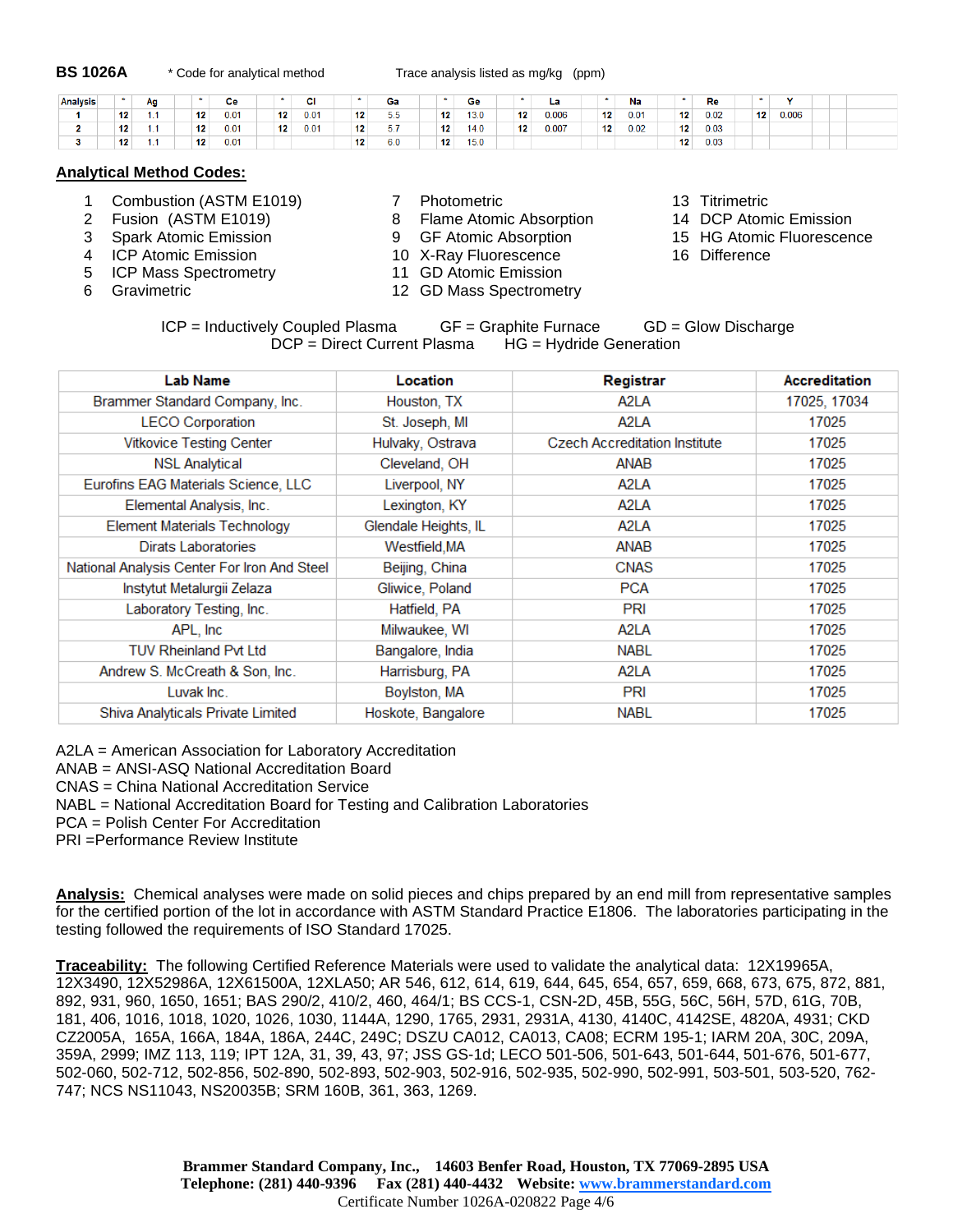**Homogeneity:** This Certified Reference Material (CRM) was tested for homogeneity using ASTM Standard Method E826 and found acceptable. It was also examined by spark atomic emission spectrometry and found to be compatible with the following Reference Materials: BS CCS-1, CSN-2D, 56C, 57D, 1018, 1020, 1026, 1030.

**Validity statement:** ISO Guide 31 states that the certification should contain an expiration date for all materials where instability has been demonstrated or is considered possible, after which the certified value is no longer guaranteed by the certifying body. The certification of BS 1026A is valid indefinitely. The certification is nullified if this CRM is damaged, contaminated, or otherwise modified.

**Storage:** This CRM must be stored in a cool, dry, non-corrosive environment.

**Source:** The bar stock for this CRM was produced by Hamilton Specialty Bar; Ontario, Canada.

**Form:** This CRM is machined in the form of a disc, approximately 38mm in diameter and 19mm thick by Brammer Standard Company, Inc.

**Use:** This CRM is intended for use in spark atomic emission, glow discharge, and x-ray spectrometric methods of analysis. Refer to ISO Guide 33 for information about the use of Certified Reference Materials.

**Certified Area:** The entire depth of the CRM may be used.

Caution: As with any bar material, avoid spark atomic emission spectrometric burns in the center of the CRM (5 mm radius), as some segregation may be present.

**Sample Preparation:** For best analytical results, use the same method for preparing the analytical surface on all reference materials as used for production specimens. Avoid overheating the sample during surface preparation.

Caution: CRM contains significant insoluble soft metal inclusions. Surface smearing may occur. Spark atomic emission spectrometers may require extended preburns to compensate.

**Certificate Number:** The unique identification number for this certificate of analysis is 1026A-020822. You may obtain information on revisions of certificates from the internet at **[www.brammerstandard.com](http://www.brammerstandard.com/)**.

**Safety Notice:** A Safety Data Sheet (SDS) is not required for this material. This material will not release or otherwise result in exposure to a hazardous chemical, under normal conditions of use. Inquiries concerning this Reference Material should be directed to:

| <b>Brammer Standard Co., Inc.</b><br>14603 Benfer Road | Phone: (281) 440-9396 | Web: www.brammerstandard.com       |
|--------------------------------------------------------|-----------------------|------------------------------------|
| Houston, Texas 77069-2895 USA                          | Fax: (281) 440-4432   | Email: contact@brammerstandard.com |

**Brammer Standard Company, Inc., is accredited by the American Association For Laboratory Accreditation (A2LA) to ISO Standard 17034 as a Reference Material Producer for the production of Certified Reference Materials and Reference Materials (Certificate Number 656.02)**

**Brammer Standard Company's Chemical Laboratory is accredited by A2LA to ISO Standard 17025. (Certificate Number 656.01)**

**By Certificate Number 10539, the Quality System of Brammer Standard Company, Inc., is registered to ISO 9001 by National Quality Assurance (NQA), U.S.A.** 

**The scopes of accreditation are listed on the website: [www.brammerstandard.com](http://www.brammerstandard.com/)**